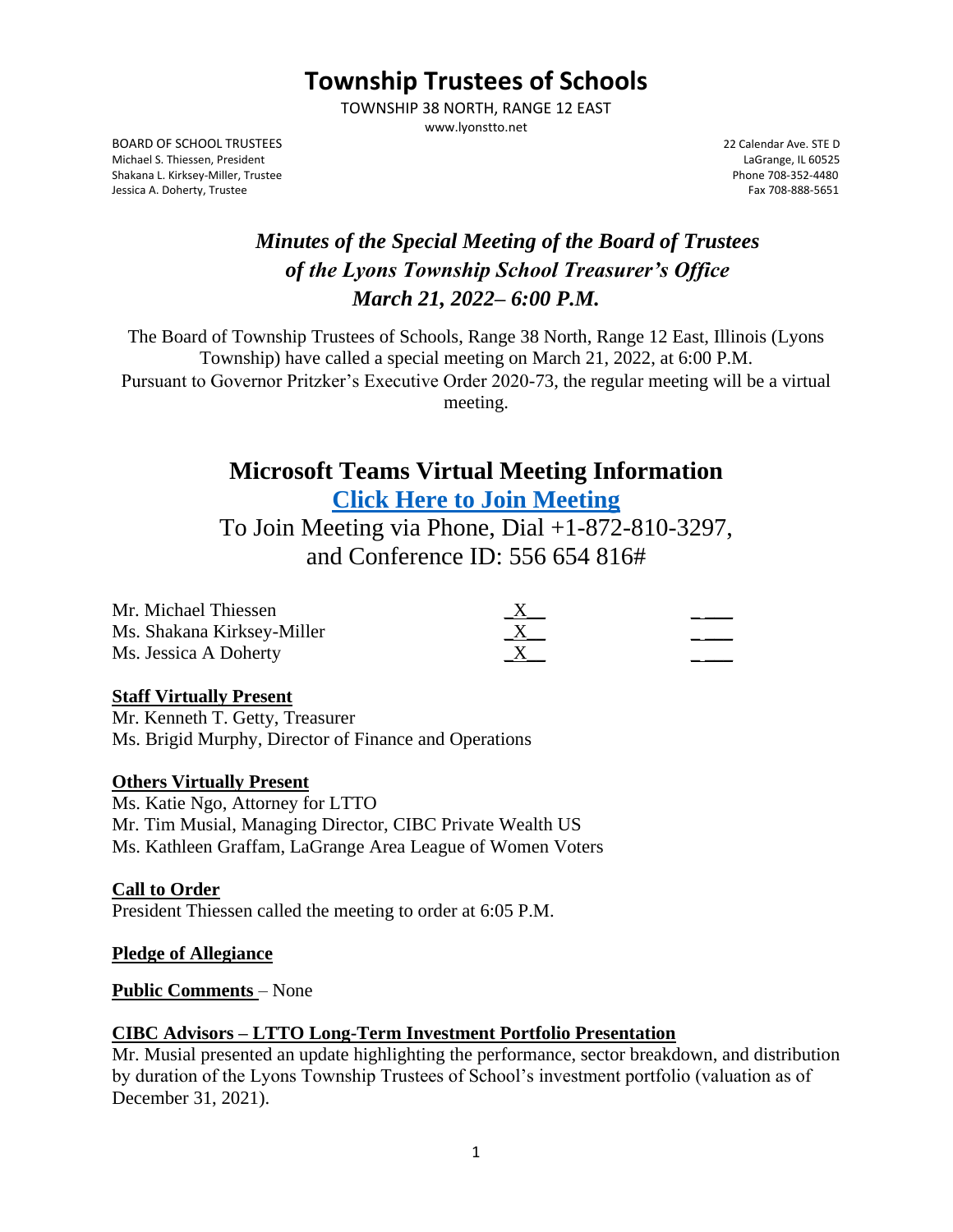## **Review/Approval of Minutes**

The following open and closed session Board Meeting Minutes were reviewed and approved as follows:

| <b>Meeting</b>                         | <b>Motion Made</b><br>$\mathbf{By:}$ | <b>Motion 2nd By:</b> | Votes    |
|----------------------------------------|--------------------------------------|-----------------------|----------|
| February 14, 2022 – TTO Open Meeting   | Trustee                              | President             | $3-Yes$  |
|                                        | Kirksey-Miller                       | Thiessen              | $0 - No$ |
| February 14, 2022 – TTO Closed Meeting | Trustee                              | President             | $3-Yes$  |
|                                        | Kirksey-Miller                       | Thiessen              | $0 - No$ |

## **Treasurer's Report**

Treasurer Getty provided the Trustees with an update on the health and wellbeing of the LTTO staff members & their families. He also stated we are monitoring the infection rates of the new Covid Omicron variant to ensure we are positioned to mitigate any impact on our office and staff. Treasurer Getty informed the Trustees that the US government issued a warning that a cyberattack within the US is likely. As a result, the LTTO has performed security and software updates on all equipment and recommends that everyone regularly perform software updates all personal electronic devices. Treasurer Getty informed the Trustees that the LTTO has seen an uptick in attempt check fraud on some of our bank accounts in the past month; none of which has been successful. He stated that the LTTO has received a substantial amount of Cook County property tax distributions since the last meeting. However, Treasurer Getty stated that he has received information that the second installment of Cook County property taxes, that is typically due the first week of August annually, could be delayed up to 120 days. This may cause a cash flow issue of several member districts at year end and the need for them to borrow funds to meet payment obligations at the end of 2022. President Thiessen asked that we make sure the LTTO maintains enough liquidity in our short-term portfolio to lend funds member districts at year-end, if needed. Treasurer Getty also reminded the Trustees of the annual training that needs to be completed and the due date for filing Statements of Economic Interest.

## **Review the Lyons Township Treasurer's Financial Reports**

Board of School Trustees reviewed and discussed the TTO's February 2022 financial statements. Treasurer Getty stated that he will be presenting a revised budget at the next Board Meeting to reallocate funds for expensed related to moving the office. He confirmed to President Thiessen that there will not be any increase in the current budget.

## **Review/Approval of Payables List**

**A motion was made by Trustee Kirksey-Miller** to approve the March 21, 2022, payables in the amount of \$24,623.09 as presented. **Seconded by Trustee Doherty.** 

**Roll Call: Ayes:** Thiessen, Kirksey-Miller & Doherty **Nays:** None **Absent:** None

*Motion carried.*

## **Review School Districts Official Records**

Board of School Trustees reviewed and discussed the member district financial records for January 2022 and February 2022. Treasurer Getty pointed out the member districts that may be at risk of cashflow issues if the second installment of Cook County property taxes is delayed.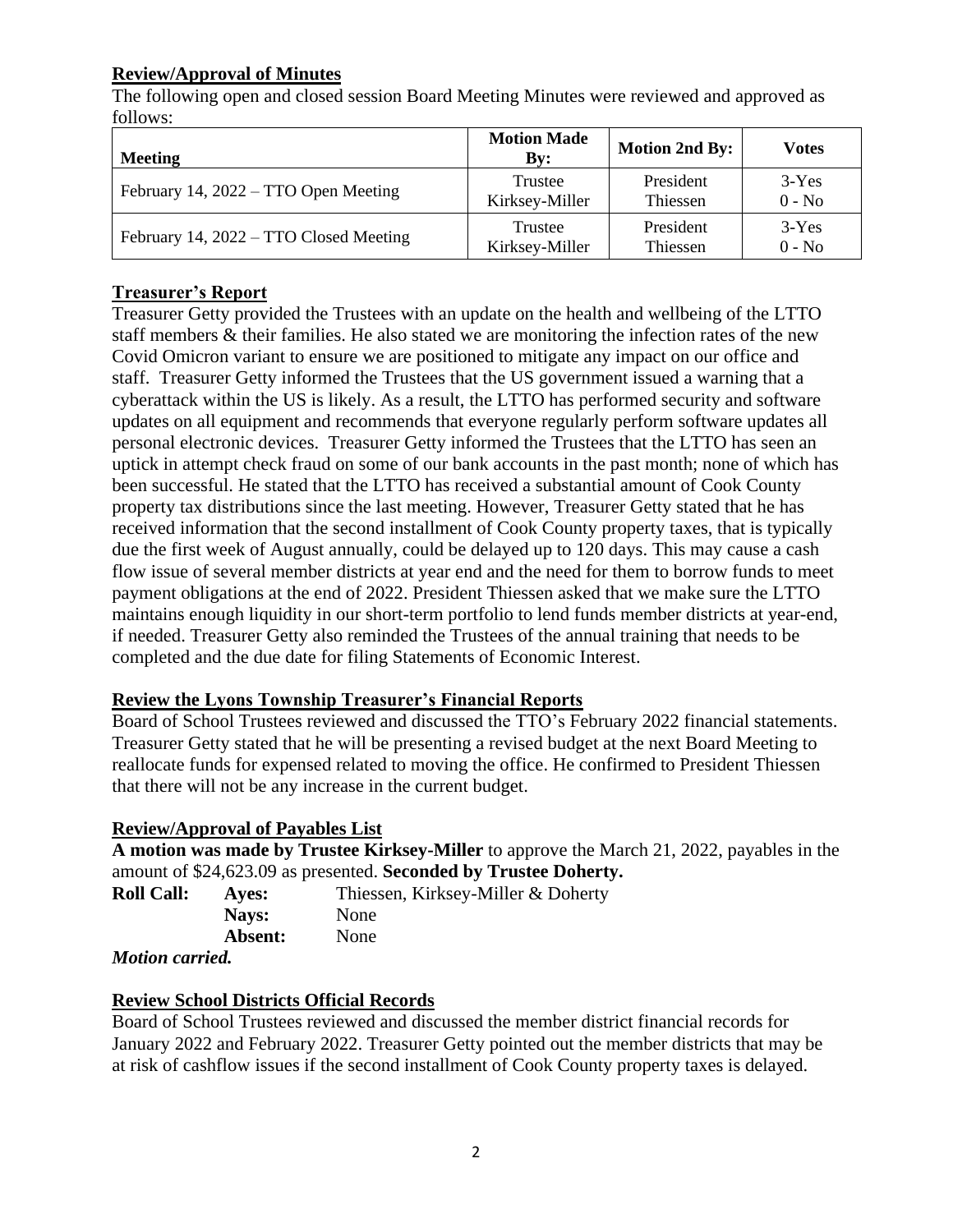#### **NEW BUSINESS:**

#### **FY2022 Board of School Trustees Future Meeting Dates**

Treasurer Getty recommended that in light the poor ventilation in the current location and the pending move, we conduct the April 2022 meeting virtually and consider resuming in person meetings thereafter. **A motion was made by President Thiessen** to schedule the following futures meetings. **Seconded by Trustee Kirksey-Miller**:

- May 16, 2022, at 6:00 p.m.
- June 30, 2022, at 6:00 p.m.

**Roll Call: Ayes:** Thiessen, Kirksey-Miller & Doherty Nays: None **Absent:** None

*Motion carried.*

#### **Disposal of Surplus Property**

**A motion was made by Trustee Kirksey-Miller** to dispose of the surplus property as presented. **Seconded by President Thiessen**.

| <b>Roll Call:</b> | Aves:   | Thiessen, Kirksey-Miller & Doherty |
|-------------------|---------|------------------------------------|
|                   | Nays:   | None                               |
|                   | Absent: | <b>None</b>                        |

*Motion carried.*

#### **Trustee Kirksey-Miller made a motion at 7:11 P.M. to suspend the Board Meeting for the purpose of entering Closed Session**

- *Illinois Open Meetings Act, (5 ILCS 120/2 (c)(11)*, "Litigation, when an action against, affecting or on behalf of the particular public body has been filed and is pending before a court or administrative tribunal, or when the public body finds that an action is probable or imminent, in which case the basis for the finding shall be recorded and entered into the minutes of the closed meeting."
- *Illinois Open Meetings Act, (5 ILCS 120/2 (c)(1)*, "Discussion on the appointment, employment, compensation, discipline, performance or dismissal of specific employees of the public body."
- *Illinois Open Meetings Act, (5 ILCS 120/2 (c)(5)*, "The purchase or lease of real property for the public body, including meetings held for the purpose of discussing whether a particular parcel should be acquired."

## **Seconded by President Thiessen.**

| <b>Roll Call:</b> | <b>Aves:</b> | Thiessen, Kirksey-Miller & Doherty |
|-------------------|--------------|------------------------------------|
|                   | Nays:        | None                               |
|                   | Absent:      | None                               |
|                   |              |                                    |

*Motion carried.*

**Special Meeting reconvened following Closed Session**

**A motion was made at 7:23 p.m. by President Thiessen** to resume the Special Meeting of March 21, 2022, **Seconded by Trustee Doherty.** 

| <b>Roll Call:</b> | Ayes:   | Thiessen, Kirksey-Miller & Doherty |
|-------------------|---------|------------------------------------|
|                   | Navs:   | None                               |
|                   | Absent: | <b>None</b>                        |
| $\cdots$          |         |                                    |

*Motion carried.* **Action as a result of Closed Session** - None

## **Adjournment**